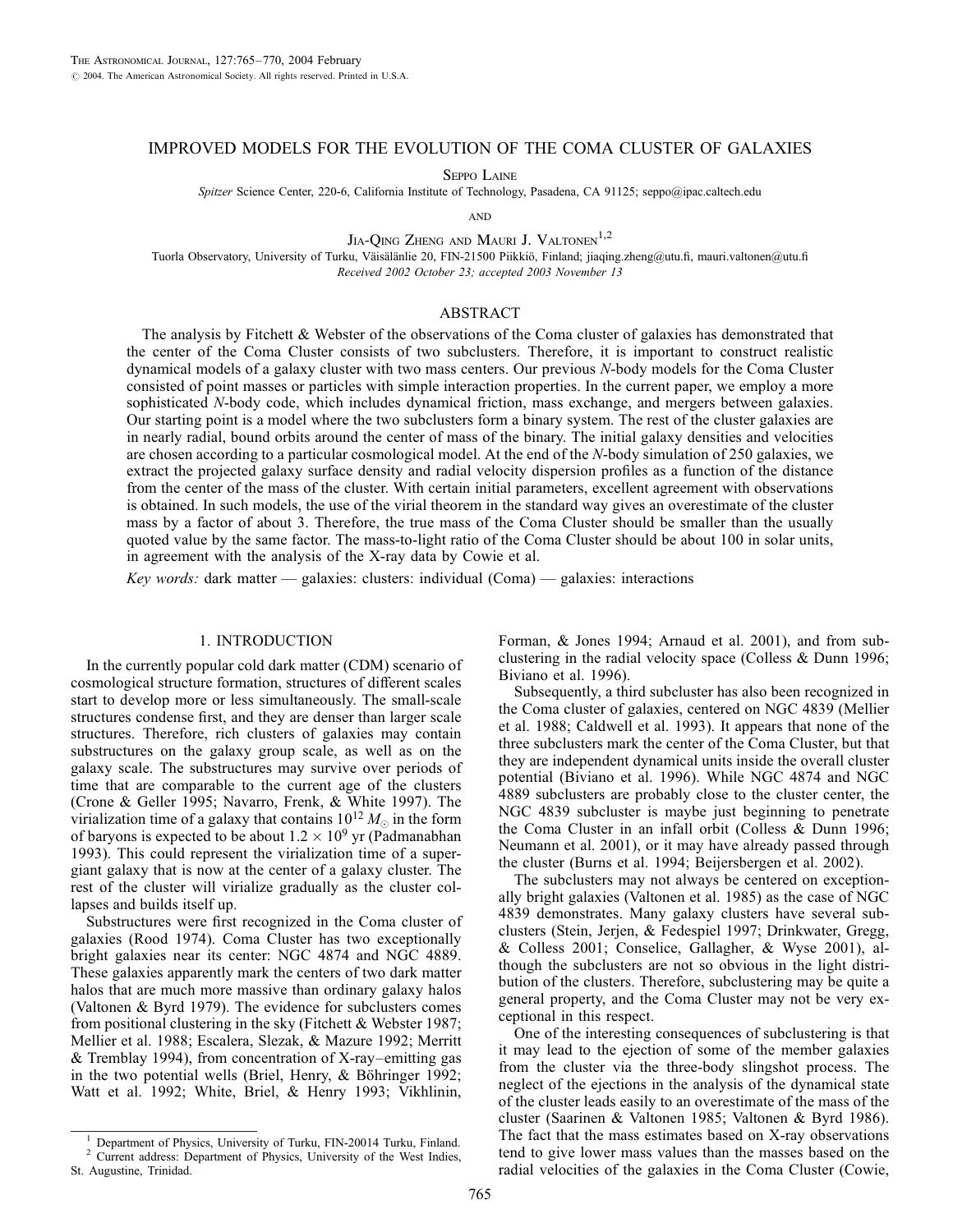Henriksen, & Mushotzky 1987; Rines et al. 2001) and in other rich clusters of galaxies (Girardi et al. 1996) suggests that some ejections may indeed take place. The studies using weak gravitational lensing support the X-ray–based mass determinations, while the velocity dispersion of the galaxies is typically too high by 50% for those masses (Smail et al. 1997).

One of the objections to the nonstatic models of the Coma Cluster and other rich clusters was presented by The & White (1990; hereafter TW90), who found that the observed velocity dispersion profile of the Coma Cluster cannot be reproduced by nonstatic models. The Coma Cluster is an important test case, since it has by far the most extensive set of observational data among all clusters of galaxies (see Biviano 1998 for a recent historical review of Coma Cluster observations). The aim of this paper is to study to what extent the claim of TW90 is valid.

## 2. NUMERICAL TECHNIQUES

The simulations in this paper have been carried out using the N-body code of Aarseth (1971) with certain modifications. We discuss the main modifications in the following.

### 2.1. Dynamical Friction

We assign every particle of index  $i$  the value of radius  $r_i$ . This together with its mass  $m_i$  uniquely defines the properties of the particle (for details, see Valtaoja, Valtonen, & Byrd 1989; Valtonen & Wiren 1994). When one galaxy enters another one, i.e., when the distance between two particles  $(r_{ii})$ becomes less than or equal to the larger of the values of  $r_i$  and  $r_i$ , dynamical friction modifies the relative orbit of the pair. The calculation of dynamical friction was explained in detail by Valtonen & Wiren (1994). Test runs with two particles were carried out in order to test the proper functioning of the dynamical friction routine.

#### 2.2. Tidal Force and Mass Loss

When a small galaxy enters a larger one, tidal forces become important at a certain distance from the center of the larger galaxy. The stars in the outer orbits of the small galaxy are pulled away, and the effective mass of the smaller galaxy is decreased. This mass decrease is included in the code, following the description of Valtaoja et al. (1989).

It is not a simple matter to describe the redistribution of the stars that have been pulled out of the smaller galaxy. In order to provide a simple algorithm, we have assumed that all the matter lost from the smaller galaxy ends up in the larger galaxy. Another simplification, which certainly should be improved upon when more is known about galaxy interactions, is the assumption that the shape of the density profile of a galaxy is not changed during the tidal interaction. With this assumption, crude as it may be, one may continue to describe the galaxies with only two parameters,  $m_i$  and  $r_i$ , even when mass is exchanged between them.

#### 2.3. Mergers

Dynamical friction may bring two galaxies so close to each other that their centers are separated only by 1 kpc or less. At this stage the merger is considered complete, and we replace two particles by one, and the problem is reduced from an  $N$ -body to an  $(N-1)$ -body problem. From the way the mass loss is handled, it follows that the mass of the merged galaxy is the sum of its components. This method avoids close interparticle encounters, and thus it is not necessary to use regularization.

We did not attempt to refine our merger algorithm for the purposes of this paper, although clearly not every encounter in reality would produce a merger. For example, cases where the two galaxies pass each other on tangential orbits with high velocities could conceivably not merge even in encounters where the centers pass within 1 kpc, although substantial damage would be acquired by both galaxies. A refinement of our merger algorithm is desirable in future work, but we believe that at least to the first order our basic results are not sensitive to the exact merger criterion that is used.

The modifications of the basic N-body code of Aarseth (1971) were tested first with the two-body problem, and then with the three-body problem. When satisfactory agreement with expected behavior was obtained, in comparison with, e.g., Valtaoja et al. (1989), the tests were extended to a 100 body problem. The latter were compared with the previous work of Saarinen & Valtonen (1985). We consider the algorithm to be a reasonable first approximation to the galaxy interactions.

#### 3. THE CLUSTER MODEL

There is no unique way to set up the N-body system that we use to model the Coma Cluster. However, there are certain general principles that we consider to be important. We discuss the initial setup and input parameters of our simulation in the following subsections.

#### 3.1. The Cluster Center

The surface density of galaxies in the Coma Cluster suggests that the center of the cluster has two gravitational potential wells, centered on the two supergiant galaxies NGC 4874 and NGC 4889. By applying the virial theorem to the galaxies in the two concentrations, one obtains masses of the order of 3–5  $\times$  10<sup>14</sup>  $M_{\odot}$  in each subcluster (Valtonen & Byrd 1979; Fitchett & Webster 1987). The apparent separation of the subclusters is 360 kpc in the sky (using a Hubble constant  $H_0 = 50$  km <sup>-1</sup> Mpc<sup>-1</sup>), but it is likely that the true separation is considerably greater (Valtonen & Byrd 1979). Note that our models are based on Hubble constant  $H_0 = 50$  km <sup>-1</sup> Mpc<sup>-1</sup>, corresponding to  $H_0^{-1} = 2 \times 10^{10}$  yr. Our models may be scaled to larger values of  $H_0$  and to smaller  $H_0^{-1}$  by dividing the distance and mass scales proportionally to the change in  $H_0$ .

TW90 argued against two cluster centers. They noted that the X-ray map of the Coma Cluster (Sarazin 1986) shows no clear evidence of the bimodality that one might expect if there are two gravitational wells. More recent maps (e.g., the one by Arnaud et al. (2001)), have clearly brought out the substructure in X-rays. In addition, the bimodal distribution of diffuse light (Thuan & Kormendy 1977), as well as the bimodal distribution of galaxies (Quintana 1979) and their radial velocities (Fitchett & Webster 1987), make the central binary model more convincing. If the concept of the double potential well is accepted, then NGC 4874 should be the more massive of the two galaxies or subclusters (Valtonen & Byrd 1986), in agreement with X-ray observations.

The question of the relative orbits of the two subclusters needs to be answered next. Tremaine (1990) suggests that the Coma Cluster is an example of two clusters of galaxies in an early phase of merging. There are several points that argue against this interpretation. First, the general appearance of the cluster is very regular and relaxed. If it has resulted from a merger, it appears more likely that the merger of clusters took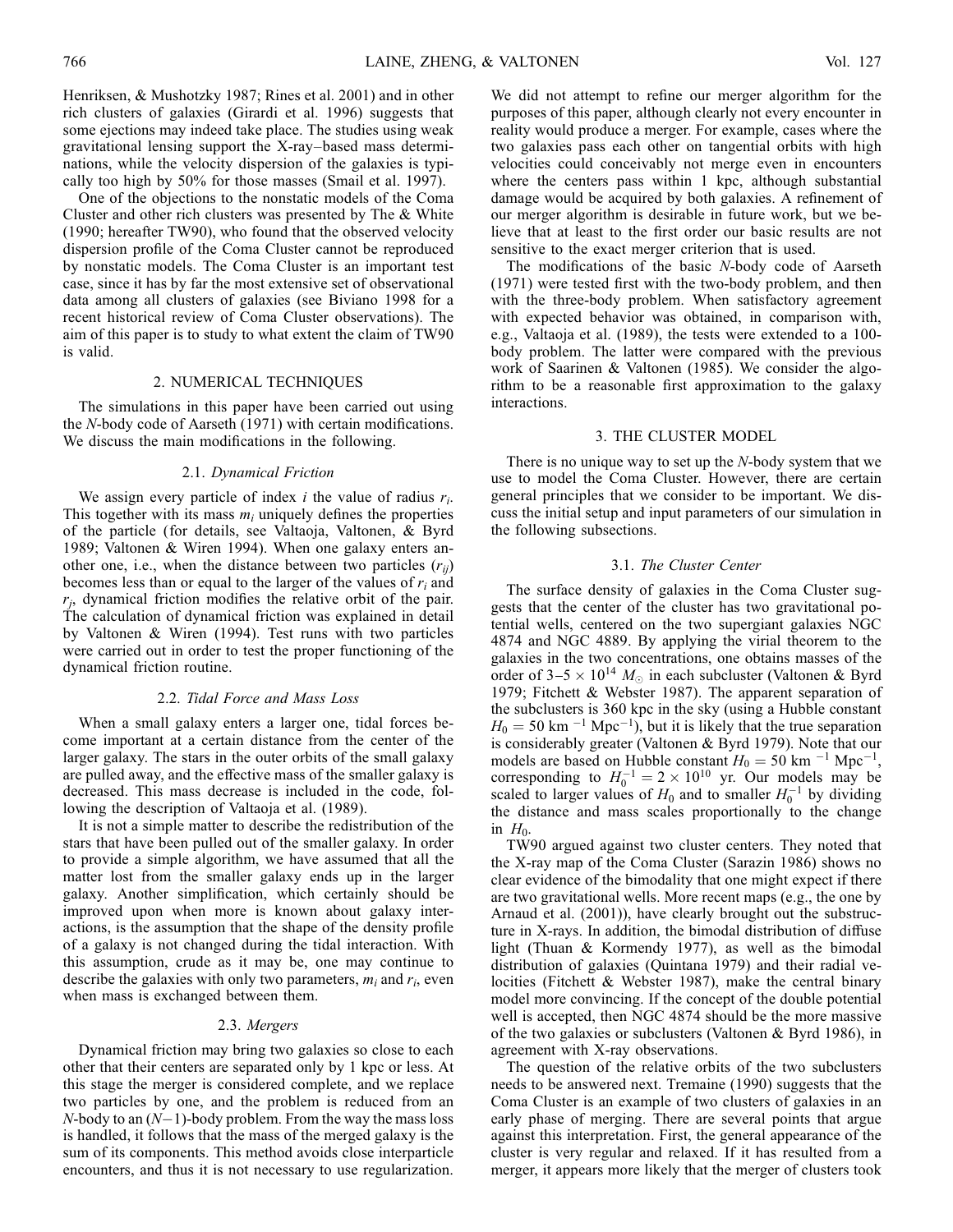place a long time ago, when measured in terms of the crossing time of the central region. Secondly, the Coma Cluster is not unique in having two dominating central galaxies. It is a member of the B class of clusters (Rood & Sastry 1971) that make up about 10% of all rich clusters of galaxies. There appear to be timescale problems if one tries to associate all B-class clusters with recent cluster collisions (Rood 1988; Tremaine 1990).

Therefore, we place two supergiant galaxies with extensive dark halos in a bound orbit about each other. It is not essential to our model to know how the two supergiants become bound. Perhaps two clusters formed with one supergiant in each, and the clusters collided a long time ago, with the binary supergiant galaxy being the only visible remnant of the merger. Or perhaps galaxies formed initially in such a way that a few galaxies became very massive supergiants. In the gravitational clustering picture many of the very massive galaxies would have formed pairs with less massive galaxies clustered around them (Fig.  $11c$  in Itoh, Inagaki, & Saslaw 1990).

We adopt the total mass of the central supergiant galaxies as  $3.5 \times 10^{14}$   $M_{\odot}$  (cf. Valtonen & Byrd 1979, 1986) and the mass ratio as 2 : 1. Their original relative orbit is circular, with orbital radius of 800 kpc. These values are in no way unique, but they are consistent with what we know about the central region of the Coma Cluster (Watt et al. 1992).

#### 3.2. The Rest of the Cluster Galaxies

We do not know the original luminosity function of the Coma cluster of galaxies, and we know even less about the mass spectrum. In order to construct a reasonable mass distribution, we took the 250 brightest galaxies of the present-day Coma Cluster (Abell 1977) and assigned mass values to them. The masses of the supergiant galaxies were mentioned above. A constant mass-to-light ratio was used for the remaining 248 galaxies. In different runs, different  $M/L_V$  ratios were used:  $M/L_V = 30 - 45$ . The resulting total mass in the 248 galaxies was between  $4 \times 10^{14}$  and  $6.2 \times 10^{14}$   $M_{\odot}$ .

Initially, all of the 248 galaxies were given radial velocities away from the center of the supergiant binary. The galaxies were placed in an expanding shell between an inner radius  $R_i$ and outer radius  $R_o$  from the binary center. The values of  $R_i$ and  $R_o$  were varied in different runs. Table 1 gives the parameters of the experiments that were carried out. Column (1) is the run number. Column (2) describes the type of initial

TABLE 1 Parameters of the Numerical Experiments

| Run<br>(1)     | Type<br>(2) | Mass<br>$(10^{14} M_{\odot})$<br>(3) | $R_i$<br>(Mpc)<br>(4) | $R_{\alpha}$<br>(Mpc)<br>(5) | Friction<br>(Yes/No)<br>(6) |
|----------------|-------------|--------------------------------------|-----------------------|------------------------------|-----------------------------|
| 1              | <b>OS</b>   | 4.0                                  | 0.8                   | 1.4                          | Yes                         |
| $\overline{c}$ | <b>OS</b>   | 4.0                                  | 1.5                   | 2.5                          | Yes                         |
| 3              | <b>OS</b>   | 4.6                                  | 1.0                   | 2.0                          | Yes                         |
| 4              | <b>OS</b>   | 4.6                                  | 2.0                   | 3.0                          | Yes                         |
| 5              | <b>OS</b>   | 6.2                                  | 3.0                   | 5.0                          | Yes                         |
| 6              | <b>OS</b>   | 6.2                                  | 3.0                   | 5.0                          | No                          |
| 7              | SV          | 4.0                                  | 0.8                   | 3.0                          | Yes                         |
| 8              | SV          | 4.6                                  | 0.8                   | 3.0                          | Yes                         |
| 9              | <b>OS</b>   | 4.6                                  | 0.8                   | 3.0                          | No                          |
| 10             | OS          | 4.6                                  | 1.0                   | 1.8                          | No                          |

NOTE.—"OS" refers to Olson & Silk (1979), and "SV" refers to Saarinen & Valtonen (1985).

conditions used. ''OS'' refers to the model of Olson & Silk (1979) and ''SV'' to the model of Saarinen & Valtonen (1985). In the latter model, the galaxies were scattered uniformly in the shell bounded by radii  $R_i$  and  $R_o$ , and the velocities were using the Hubble law with distance measured from the center of the cluster and allowing for a small random velocity component drawn from a Gaussian distribution with a 50 km  $s^{-1}$ dispersion.

Olson & Silk (1979) calculated the evolution of primordial inhomogeneities in the expanding universe. They found that in a marginally bound shell around the center of perturbation the radial dependence of density is  $\rho(r) \propto r^{-8/7}$ . We use this density profile at the beginning of the experiment between radii  $R_i$  and  $R_o$ . The starting time  $t_0$  of the cluster integration is set in such a way that the galaxies are at their turning points at  $R_i$  but still expanding away in the shell between  $R_i$  and  $R_o$ . The OS model gives a unique value for the radial expansion speed as a function of distance from the center. The expansion speed is zero at  $r = R_i$  and nonzero further away.

In the OS model, the determination of the velocity field proceeds as follows: (1) Choose a value for  $R_i$ . (2) Calculate the starting time from

$$
t_0 = \frac{\pi}{2^{3/2}} \frac{R_i^{3/2}}{(GM_i)^{1/2}}.
$$
 (1)

Here  $M_i$  is the mass within the radius  $R_i$ , i.e., the central binary mass. G is the gravitational constant. (3) Solve the parameter  $\theta$ from

$$
\frac{\theta - \sin \theta}{(1 - \cos \theta)^{3/2}} = t_0 \frac{[GM(r)]^{1/2}}{r^{3/2}}
$$
(2)

for every radial distance  $R_i \le r \le R_o$ . The quantity  $M(r)$  is the cluster mass contained within radial distance  $r$ . (4) Finally, calculate the radial velocity  $V$  from

$$
V = \frac{r}{t_0} \frac{\sin \theta (\theta - \sin \theta)}{\left(1 - \cos \theta\right)^2}.
$$
 (3)

For details, we refer to Olson & Silk (1979).

Starting from time  $t_0$ , the evolution of the cluster was followed up to  $2 \times 10^{10}$  yr. It is expected that subclusters of a few times  $10^{14}$   $M_{\odot}$  form around redshift  $z = 3$ , while the cluster formation goes on via infall of gas and galaxies up to the present time (Evrard et al. 2002). This leaves about 17 billion yr of dynamical evolution to calculate (using  $H_0 =$ 50 km  $s^{-1}$  Mpc<sup>-1</sup>).

## 4. RESULTS

## 4.1. The Virial Mass

The virial mass is determined in the same way as observers would do it. There are many methods to choose from, but we have only used the method of Schwarzschild (1954). Previous work (e.g., Saarinen & Valtonen 1985) has shown that different methods give rather similar values in a case like ours. In Figure 1, we plot the ratio of the virial mass to the known total mass as a function of time in two different experiments. Naturally, the result depends on the direction from which the cluster is viewed. Our coordinates are such that the binary moves initially in the xy-plane. In the comparison with the Coma Cluster, we should probably take a projection that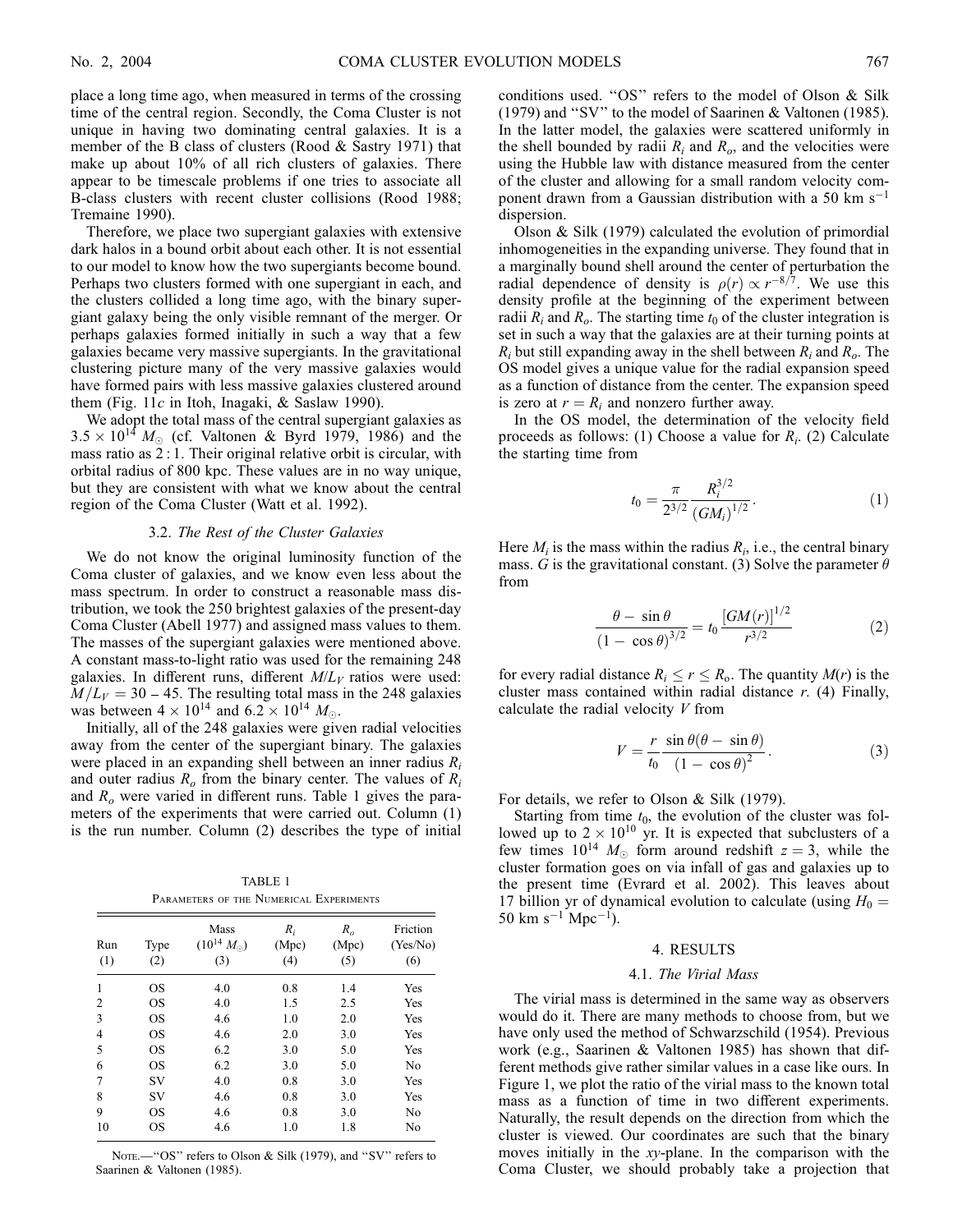

Fig. 1.—Calculated virial mass normalized to the known total mass of the

includes the z-axis, i.e., we are likely to be looking at the binary nearly edge-on (Valtonen & Byrd 1979).

We note that generally the virial mass is too large by a factor of 2–3. It does not seem to matter what kind of initial conditions we use, or whether we include dynamical friction or not. Whatever the details of the evolution of the Coma Cluster are, it is likely that the mass estimates based on the virial theorem are excessive by a similar factor of 2–3. Part of this excess comes from the predominance of nearly radial orbits in our model. However, the essential feature in these models is the binary nature of the central region, which is responsible for much of the deviation from a true virial equilibrium.

## 4.2. The Number of Escapers

One of the causes for the overestimate in the virial mass determination is the inclusion of gravitationally unbound, escaping galaxies. Our definition may be compared with the definition of ''interloper'' galaxies in observations, used by, e.g., Katgert et al. (1996); and Mazure et al. (1996). They iteratively identified and removed interloper galaxies from their observed clusters using the following criterion for true cluster membership: the observed line-of-sight velocity had to be consistent with either a bound galaxy in a radial orbit around the cluster center or a bound galaxy in a circular orbit around the cluster center. Galaxies with inconsistent velocities were removed and the cluster potential calculated again, and the process repeated iteratively. This alternative definition of nonmember galaxies has been shown to work well in simulated data (van Kampen 1994). Naturally, the interloper elimination algorithm eliminates escaping background and foreground galaxies, and the hope is that only the virialized cluster is left behind. While it is hard to estimate how successful that method is, we can unambiguously identify the escaping galaxies in our simulation. Figure 2 shows the number of escapers in one of our runs as a function of time. Typically, the escapers form about 10% of the projected cluster galaxy population at the end of the run.

### 4.3. Projected Surface Number Density of Galaxies

The similarity of our model to the Coma Cluster cannot be constrained by the virial mass or the number of escaping galaxies. However, one of the most easily observable properties of a cluster is its surface number density of galaxies. We use the data given by Kent & Gunn (1982) for the Coma



FIG. 2.—Number of escaped galaxies as a function of time in run 4. The cluster as a function of time (runs 4 and 5). total number of galaxies at the beginning of the simulation, apart from the central massive binary, was 248.

Cluster and compare them with our model runs. The comparisons are shown in Figure 3. We see that it is not difficult to fit the density profile in most cases, in agreement with the conclusions of TW90.

## 4.4. Velocity Dispersion Profile

TW90 found it impossible to fit the values of the radial velocity dispersion at different distances from the center of the Coma Cluster with their bimodal models. Since the work of TW90 the number of known redshifts in the Coma Cluster has increased considerably. We have included the new observational data in Figure 4 where we compare them with the model results. We selected all the galaxies from the NED that were within 3° of R.A. =  $12^{\text{h}}59^{\text{m}}48^{\text{s}}$ .7, decl. =  $+27^{\circ}58'50''$  (J2000.0) and within  $\pm 3100 \text{ km s}^{-1}$  of 6925 km s<sup>-1</sup>, the systemic velocity of the Coma Cluster. We found in total 924 galaxies.



Fig. 3.—Surface number density of galaxies brighter than  $M_V = 16.5$  in the Coma Cluster according to Kent & Gunn (1982; observations are shown with filled triangles and associated error bars). Model surface densities from cluster models at  $2 \times 10^{10}$  yr that are viewed in the binary plane are also shown. The model data have been scaled upward because of a different magnitude limit [runs 3 (dashed line), 4 (solid line), and 7 (dotted line)].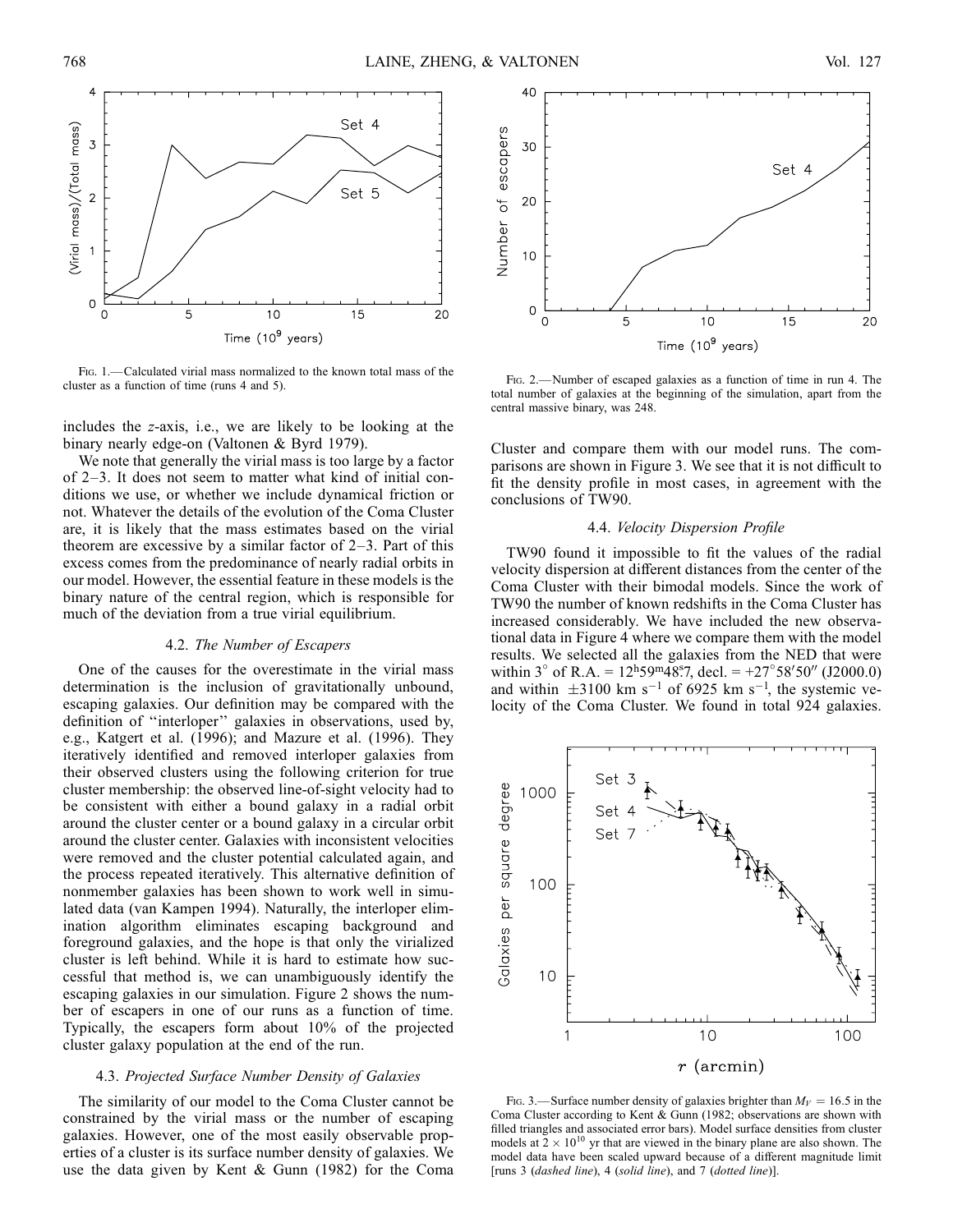

Fig. 4.—Velocity dispersion  $\sigma_r$  in the Coma cluster of galaxies (observations are shown with filled triangles and associated error bars). Model velocity dispersions from the cluster models at  $2 \times 10^{10}$  yr, viewed in the binary plane, are also shown [runs 3 (solid line), 4 (dotted line), and 7 (dashed line)].

We divided them into radial bins and calculated the velocity dispersion in each bin with respect to the average cluster velocity. We estimated the uncertainty in the velocity dispersion by forming 10 samplings of the velocity dispersion at a given radius by slightly changing the inner and outer bin radii while keeping the bin center fixed. The uncertainties reflect 1  $\sigma$  differences from the average velocity dispersion in the 10 different realizations. Three degrees was chosen as the outer boundary due to the fact that beyond that radius the separation of the Coma Cluster from the Coma supercluster becomes ambiguous, and 3100 km  $s^{-1}$  reflects the fact that it includes galaxies up to 3  $\sigma$  away in the Gaussian distribution of the galaxy velocities around the cluster center.

The innermost two to three points in Figure 4 are strongly influenced by the central supergiant binary. These points are very sensitive to the details of the models, for example, to the way the supergiant binary galaxies accumulate their companion galaxies, the detailed mass distribution of these supergiants, the detailed dark matter content of the companion galaxies, etc. The models have not been refined to this level of detail.

The last two points in Figure 4 may not reflect the true dynamical state of the cluster. They are more likely representative of the surrounding supercluster, and the velocity dispersion may arise from separate subclusters at somewhat different cosmological distances from us (Mellier et al. 1988). The last points lie definitely beyond the traditional  $r_{200}$ boundary of the Coma Cluster, which is at about  $70'$  radius (Rines et al. 2001). However, the slope between  $10'$  and  $80'$  is correctly reproduced. The systematic offset in the velocities depends on the projection of the model, as well as the masses and the orbital radius of the central binary. These scalings and projections can be made easily. The slope of the profile is more dependent on the dynamics of the system.

TW90 pointed out that their models tended to give a velocity dispersion that is too low at large distances from the cluster center. It is true also for some of our models, while others give a very nice fit to the data (e.g., runs 3, 4, 5, and 7). It is interesting that the inclusion of dynamical friction, as well as a more sophisticated starting model, clearly improve the agreement with the observations. Thus, it appears that the main objection to the bimodal cluster model by TW90 is simply the result of an overly simplified method of calculation.

#### 5. DISCUSSION

In this section we briefly summarize our arguments and other recent progress in the field that favor a bimodal structure in the Coma Cluster and compare them with the original work of TW90.

Direct observational evidence, specifically from the X-ray data, have improved and now support the view that there is an important bimodal component near the center of the cluster. These data were inadequate at the time TW90 made their arguments against a bimodal structure.

TW90 emphasized that the cluster models which are based on the massive central binary do not agree well with observations of the radial velocities in the Coma Cluster. The same result was obtained also in the earlier work of Valtonen et al. (1985). However, the present modeling shows that this argument is valid only in the simplified models of the classical or semiclassical N-body problem. When dynamical interactions between galaxies are taken into account in a more realistic way, as we have done in the current paper, the agreement with observations is remarkably good.

TW90 also argued that the inferred properties of the supergiant galaxies of the Coma Cluster are somehow unnatural. The dark matter (or low-luminosity, to be exact) halos would be more extensive than in any other known galaxy, and the velocity dispersion in their outer parts would be much higher than the observed dispersion in the centers of the supergiant galaxies. Valtonen & Byrd (1979) also proposed celestial bodies that were not known at that time in their original binary model. However, the existence of subclusters inside dark matter halos has now been established observationally, and they are well understood in the CDM scenarios of structure formation.

A recent observation in favor of slingshot ejections from a dominant central binary in the Coma Cluster is the finding of overall rotation in the innermost 1 Mpc radius of the Coma Cluster. The rotation is retrograde relative to the sense of rotation of the NGC 4874–NGC 4889 binary (Biviano et al. 1996). Since retrograde orbits are more stable against being ejected, they are preferentially left over in the slingshot process when it is applied to randomly oriented orbits. While galaxies in direct orbits escape, galaxies with retrograde orbits can remain relatively close to the binary.

Since our models agree well with observations, it is highly likely that the cluster mass estimates based on the traditional virial theorem give an excessively large value for the total mass of the Coma Cluster. The corrected value for the massto-light ratio of about 100 in solar units agrees with a detailed analysis of the X-ray data by Cowie et al. (1987).

We are grateful to Anne Kelly for her assistance with our nonstandard NED query. The research described in this paper was carried out, in part, by the Jet Propulsion Laboratory, California Institute of Technology, and was sponsored by the National Aeronautics and Space Administration. This research has made use of the NASA/IPAC Extragalactic Database, which is operated by the Jet Propulsion Laboratory, California Institute of Technology, under contract with the National Aeronautics and Space Administration.